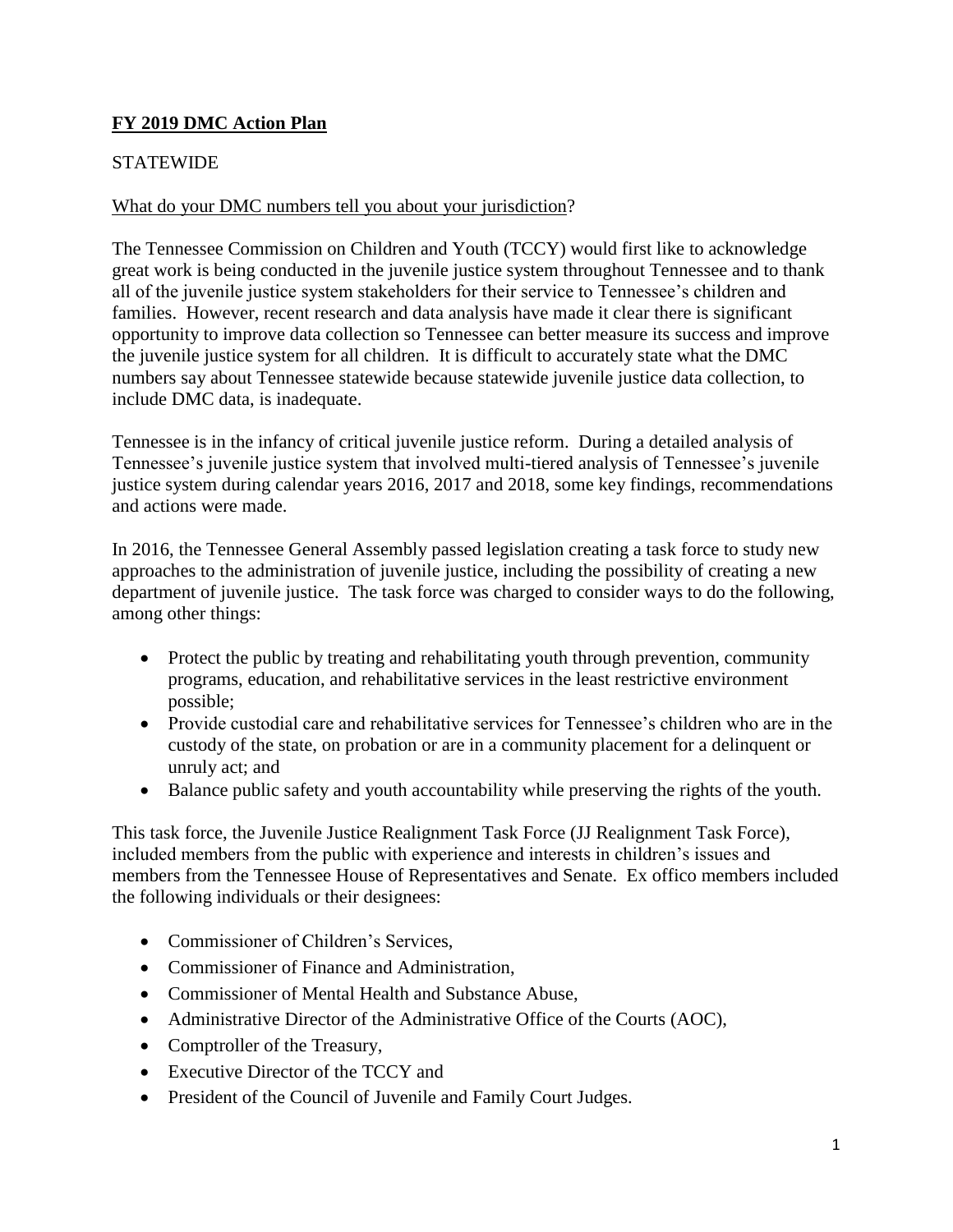report acknowledged the need to obtain better data. Additionally, the work of the JJ Task Force on Juvenile Justice (Blue Ribbon Task Force). The Blue Ribbon Task Force After a careful analysis of Tennessee's juvenile justice system, the JJ Realignment Task Force submitted its final report on January 23, 2017. Four of the eight recommendations of the final Realignment Task Force culminated in the creation of the Joint Ad-hoc Tennessee Blue Ribbon convened from June to November 2017 and submitted its final report in December 2017.

 legislative, administrative, and budgetary action that: The Blue Ribbon Task Force was created to complete a comprehensive, data-driven review of the Tennessee's juvenile justice system and develop evidence-based policy recommendations for

- Protect public safety;
- Effectively hold juvenile offenders accountable;
- Contain taxpayer costs; and
- Improve outcomes for youth, families, and communities in Tennessee.

 justice system stakeholders. The Blue Ribbon Task Force received technical assistance from The Blue Ribbon Task Force was comprised of a diverse array of stakeholders including representatives from the legislature, governor's office, judges and court administrators, law enforcement, prosecutors, defense attorneys, probation, leadership from state agencies, and key Pew Charitable Trusts and the Crime and Justice Institute at Community Resources for Justice. The Blue Ribbon Task Force received valuable input from additional key juvenile justice system stakeholders not included in its membership.

The Blue Ribbon Task Force made several findings to include the following:

- A lack of statewide guidance leads to inconsistent outcomes for children in the juvenile justice system; and
- Data collection and information sharing is insufficient and inconsistent across the state.

 disparities across all stages of the juvenile justice system. Within its finding that a lack of statewide guidance leads to inconsistent outcomes for children in the juvenile justice system, the Blue Ribbon Task Force observed and acknowledged racial

 administrators." One of the recommendations to address data and information issues was to With regard to data collection and information sharing, the final report of the Blue Ribbon Task Force in part stated, "Tennessee does not have a statewide court data system that allows for all counties to report electronic data to the AOC uniformly, nor does it interact with the DCS data system. Stakeholders expressed frustration that data about the juvenile justice system are not routinely and readily available for use by courts, probation officers, policymakers, or develop a plan for increased data collection and performance measures.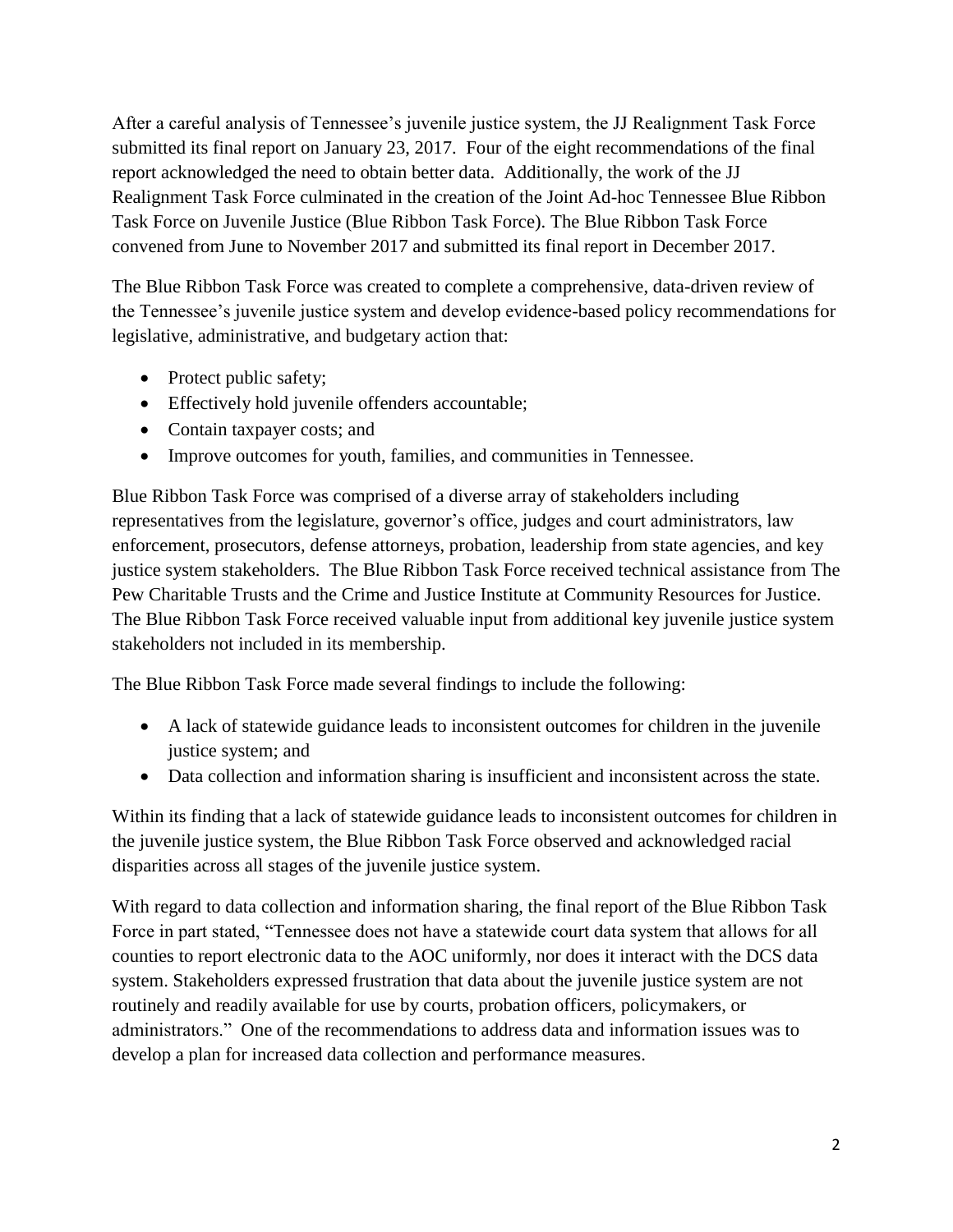In part, based on the Blue Ribbon Task Force's final report, the Tennessee Juvenile Justice create and submit a report addressing statewide data collection in the juvenile justice system. completion of the final report. The governing statute mandated the report include the following: Reform Act of 2018 (JJ Reform Act), Pub. Ch. 1052, was enacted by the General Assembly and signed by Governor Haslam on May 21, 2018. Among other much needed statutory improvements, the JJ Reform Act created a team of stakeholders, the AOC, DCS and TCCY, to Tennessee's DMC Coordinator was a member of the Data Review Team and contributed to the

- A plan to effectuate comprehensive, accurate collection of data and performance measures from all juvenile courts in the state pursuant to TCA § 37-1-506 and other relevant statutory provisions;
- Uniform definitions and criteria for data collection to ensure clear and consistent reporting across all agencies and counties;
- Proposed forms for future data collection from juvenile courts and county-level agencies; and
- Any other recommendations relevant to improving statewide data collection in the juvenile justice system.

 integrity." The report was submitted to the Governor and Speakers of the Senate and House of Representatives in December 2018. Based on its work and that of the Blue Ribbon Task Force, the Juvenile Justice Data Review Team recommended the "statewide implementation of a juvenile court case management system to ensure real-time, comprehensive, consistent and accurate data collection to measure gains in performance in the 98 juvenile courts and assist judges, court staff, and other juvenile justice entities in making decisions." The report goes on to state the current method of collecting and reporting juvenile justice data to the AOC used by the majority of the juvenile courts in Tennessee "does not provide uniform data, and lacks sufficient

 at a rate 13 times more than White youth. The high rate of diversion may indicate Black youth Tennessee collected the best statewide data available. Based on the data collected, racial and ethnic disparities exist at all points of contact at the statewide level. On a statewide level, African American youth are being arrested at a rate of approximately four times that of White youth. Black youth are being diverted at a rate of slightly over 2.6 times that of White youth. Black youth are detained at a rate approximately 1.6 that of White youth. Black youth are being securely confined at a rate of four times that of White youth. Black youth are being transferred are unnecessarily being arrested.

Not all the available statewide data for the points of contact is collected and reported to the AOC. Tennessee law enforcement reports crime data to the Tennessee Bureau of Investigation (TBI) through a system known as the Tennessee Incident Based Reporting System (TIBRS). TBI reviews the data for accuracy and then is made available to law enforcement departments and the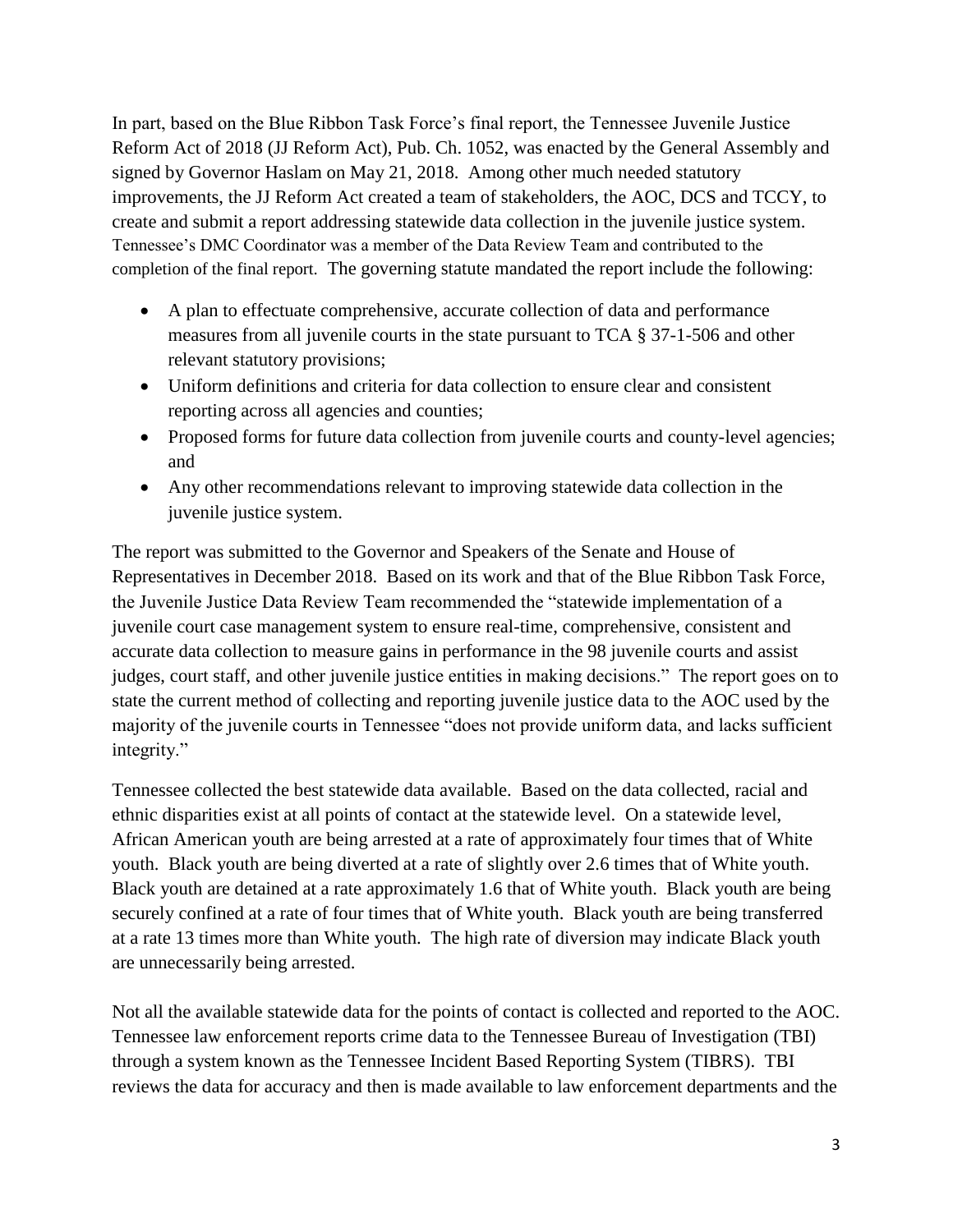20 percent of the total juvenile population. The data indicates most of the youths' arrests occurred during school hours or shortly thereafter. public. TIBRS is a statewide source for juvenile arrest data. Based on data obtained through TIBRS, approximately 41 percent of all juvenile offenses occurred from 6:00 a.m. to 2:59 p.m. in calendar year 2017. Approximately 21 percent of all juvenile offenses occurred from 3:00 p.m. to 5:59 p.m. in calendar year 2017. Accordingly, approximately 62 percent of juvenile offenses in calendar year 2017 occurred during or immediately after school hours. Data obtained from TIBRS shows approximately 55 percent of juvenile arrests from 6:00 a.m. to 5:59 p.m. originated from offenses committed by black youth. Statewide, black youth are approximately

# occurred during school hours or shortly thereafter.<br>What would success in DMC reduction look like for your state?

At a statewide level, one step Tennessee must take to obtain successful DMC reduction is implement the Tennessee Juvenile Justice Reform Act of 2018 (JJ Reform Act). Initially, Tennessee must improve how it collects juvenile justice data in general and DMC reduction data in particular. Implementation of the Data Review Team's report would contribute to successful DMC reduction in Tennessee in that the statewide implementation of a juvenile court case management system would help ensure real-time, comprehensive, consistent and accurate data collection to measure gains in performance in the 98 juvenile courts and assist judges, court staff, and other juvenile justice entities in making decisions.

 grant funding. The final report recommended the purchase of a singular data management The report stated implementation could be achieved through a mix of local, state, federal and system to be used in all juvenile courts in Tennessee. Based in part on the capacity of the AOC, the various juvenile courts and other stakeholders to implement this recommendation, the report recommended the system be rolled out throughout the state over a period of seven years. The total estimated cost of implementation over the course of seven years is \$8,319,012. Implementation costs include personnel, data conversion, licensing associated with the use of the data management system, repositories for juvenile court data and an interface between juvenile court and general sessions repositories. The estimated data management system implementation recurring annual cost in year eight is \$1,271,877.

 support improving statewide juvenile justice-related data collection. The Director of TCCY is a member of the Council. Implementation of the JJ Reform Act and a statewide juvenile court In January 2019, Governor Haslam appointed the Juvenile Justice Reform Implementation Council (Council) to promote consistent statewide implementation of the Juvenile Justice Reform Act, develop performance measures, consider further policy recommendations, and case management system would require collaboration between the Council, AOC, general assembly, juvenile court judges and the governor's office.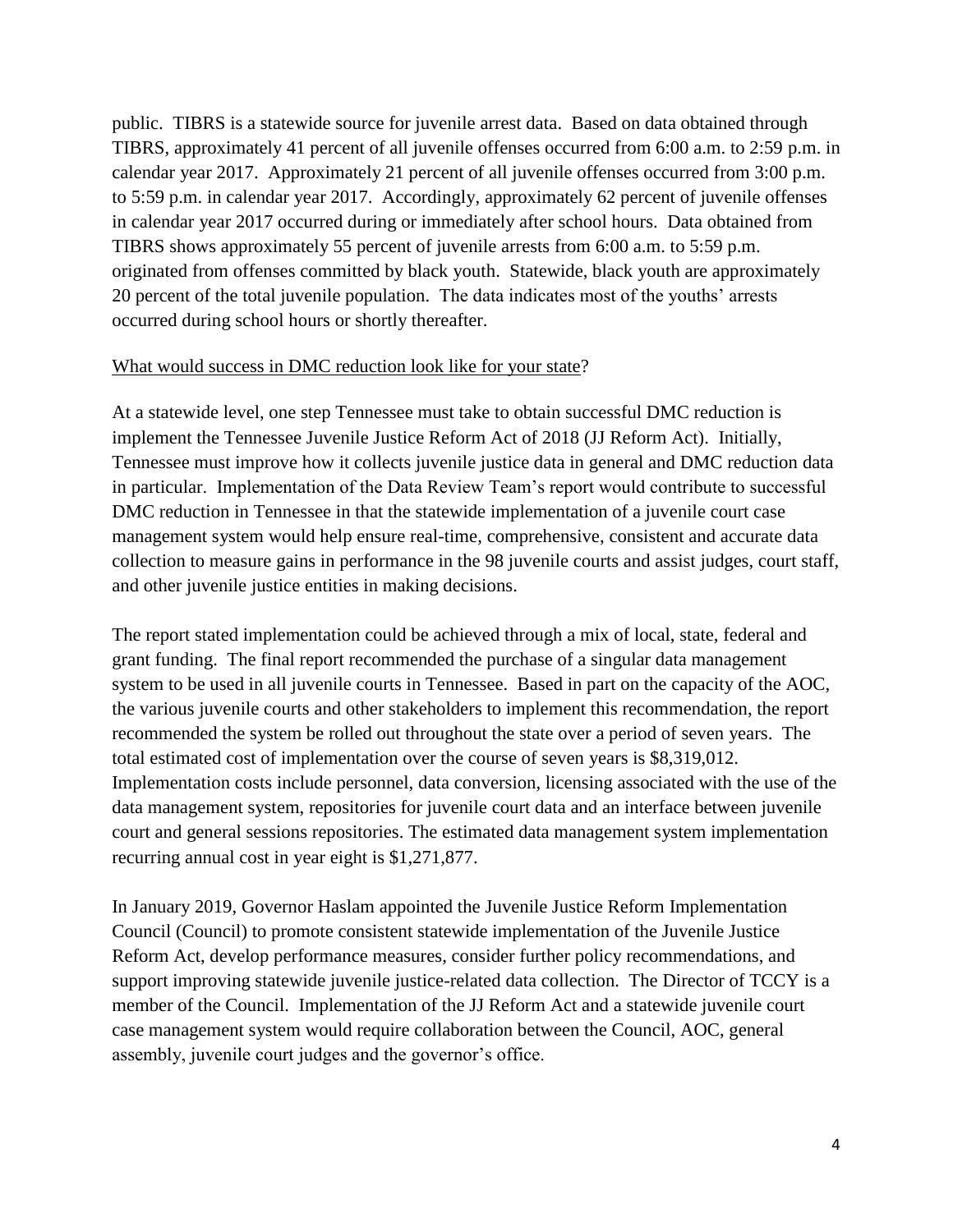Given the dates of Tennessee's fiscal year (July  $1 -$  June 30), the general assembly's schedule, and the magnitude of implementation, success would look like obtaining the funding to start year one of implementing the statewide juvenile court case management system plan by Tennessee fiscal year 2022 (July 1, 2021 through June 30, 2022). Financial support from the State of Tennessee, individual counties and federal funding is necessary to implementation.

**Investment Task Force.** In part, implementation of the JJ Reform Act is dependent upon the appointment of the Tennessee Criminal Justice Investment Task Force established by Governor Lee's Executive Order 6, signed March 5, 2019. The Council is a part of the Tennessee Criminal Justice

Investment Task Force.<br>As it relates to the point of contacts within the juvenile justice system, the JJ Reform Act contains several provisions likely to reduce DMC by providing additional objectivity at various decision making points.

 petitioner, unless there is a threat to school safety or there are exceptional circumstances petition where appropriate under the circumstances. T.C.A. 37-1-120. The equitable points of contact. These provisions are also provided to protect the public and hold youth The JJ Reform Act provides delinquent and unruly petitions filed by school personnel based on acts that occurred on school ground, must show school personnel have sought to resolve the problem through educational services and court intervention is needed in the opinion of the determined by law enforcement. The JJ Reform Act also mandates school personnel shall seek to engage parents, guardians, or legal custodians in resolving the child's behavior before filing a implementation of these provisions has the potential to reduce DMC at the Arrest and Detention accountable.

 or the child cannot be located by the supervising person, persons, or entity after documented has the potential to reduce DMC at the Arrest and Detention points of contact. This provision The JJ Reform Act provides attachments for a violation of conditions or limitations of probation, home placement supervision, or diversion shall not issue unless the child poses a significant likelihood of significant injury to another person or significant likelihood of damage to property; efforts to locate the child. T.C.A. 37-1-1-122(b). Prior to the enactment of the JJ Reform Act, no such explicit prohibition existed in statute. The equitable implementation of this provision provides safeguards to the public.

The JJ Reform Act provides courts shall minimize the use of detention between adjudication and disposition. T.C.A. 37-1-129(b)(3). Although, the language does not provide objective criteria, it still has the potential to reduce DMC at the Detention point of contact.

The JJ Reform Act limits the courts' ability to place a child in the custody of the state for violation of probation to the following circumstances:

• The child is separately adjudicated dependent or neglected and placed pursuant to § 37-1-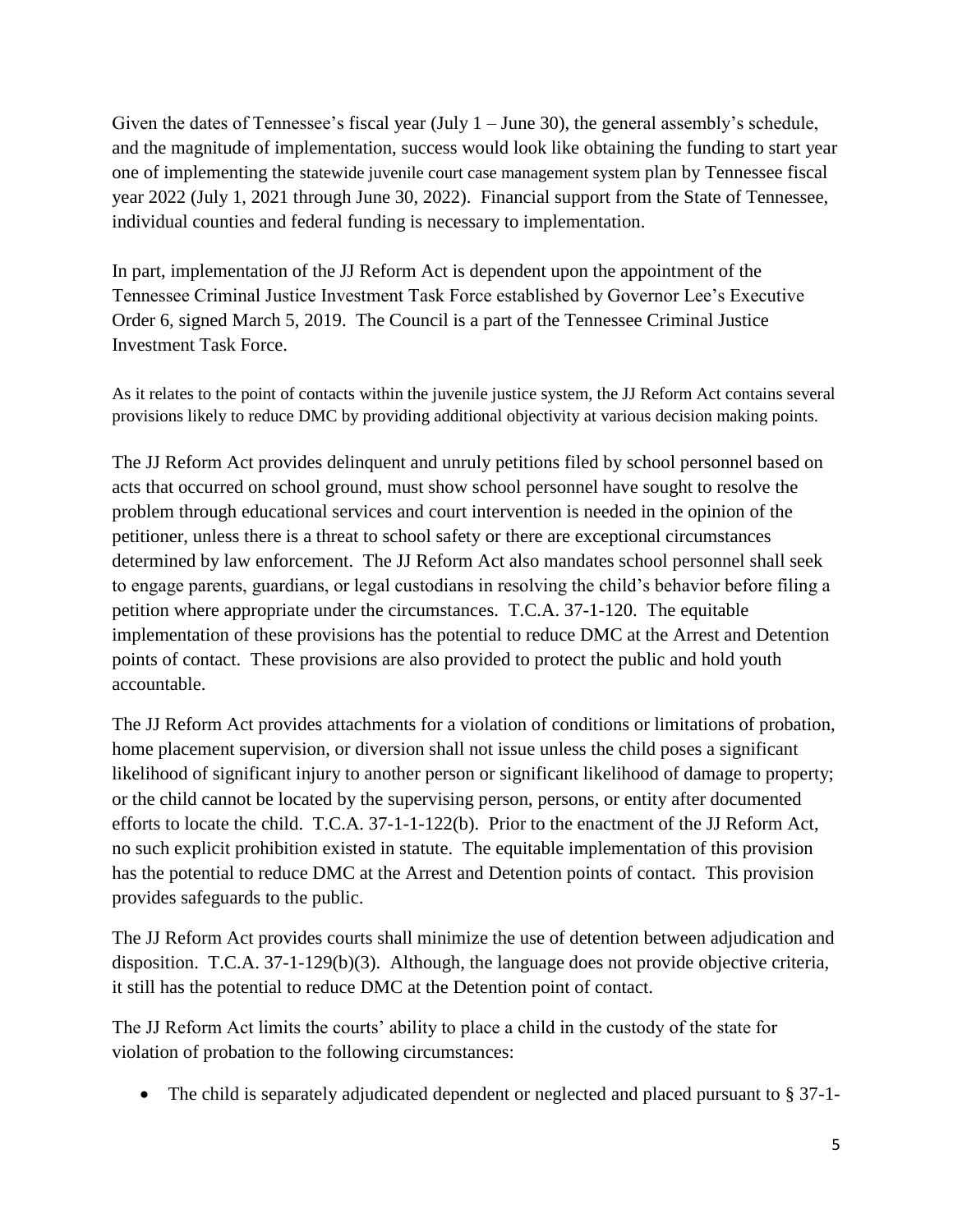130;

- The child is separately adjudicated delinquent and placed pursuant to this section for an eligible delinquent offense arising out of a subsequent criminal episode other than the offense for which the child has been placed on probation; or
- The court finds by clear and convincing evidence that the child is in imminent risk of danger to the child's health or safety and needs specific treatment or services that are available only if the child is placed in the custody of the department.

T.C.A. 37-1-131(a)(2)(A). Enforcement of this provision has the potential to reduce DMC at the Secure Confinement point of contact.

The JJ Reform Act provides detention cannot be used as a disposition for delinquent or unruly offense. T.C.A. 37-1-123.

 The equitable application of these provisions has the potential to reduce DMC statewide at the Detention and Secure Confinement points of contact. However, adequate data needs to be collected to determine the statewide impact of the JJ Reform Act on DMC reduction.

# How much do you want to reduce DMC next year and is it reasonable?

 estimate DMC reduction for next year. Additionally, the fact the Council has not met makes disproportionality and disparities at the Arrest point of contact by one percent for Black youth At the time of the creation of this action plan, the Council has not met, making it difficult to significant DMC reduce next year unlikely. Accordingly, the DMC Coordinator wants to reduce next year. The provisions of the JJ Reform Act anticipated to impact the Arrest point of contact became effective on July 1, 2018. Additionally, as set forth below in the Shelby County section of this action, Shelby County is in the process of implementing the Pennsylvania DMC Youth/Law Enforcement Corporation's DMC reduction curriculum. Shelby County Black youth are approximately nine percent of all Black youth in Tennessee.

# What do you need from OJJDP to be successful with your plan?

Tennessee needs additional grant funding to implement a statewide case management system. Tennessee may need technical and peer assistance to successfully implement the JJ Reform Act.

What safeguards will you put in place to ensure that as you work to reduce DMC, you are still protecting the public, holding youth accountable, and equipping youth to live crime-free, productive lives?

Tennessee will not know what safeguards need to be put in place to protect the public, hold youth accountable and equip youth to live crime-free, productive lives until an action plan is further developed for the state. However, the JJ Reform Act currently contains provisions that will aid in this effort. The JJ Reform Act requires the use of a validated risk and needs assessment in all delinquent cases post disposition in making decisions and recommendations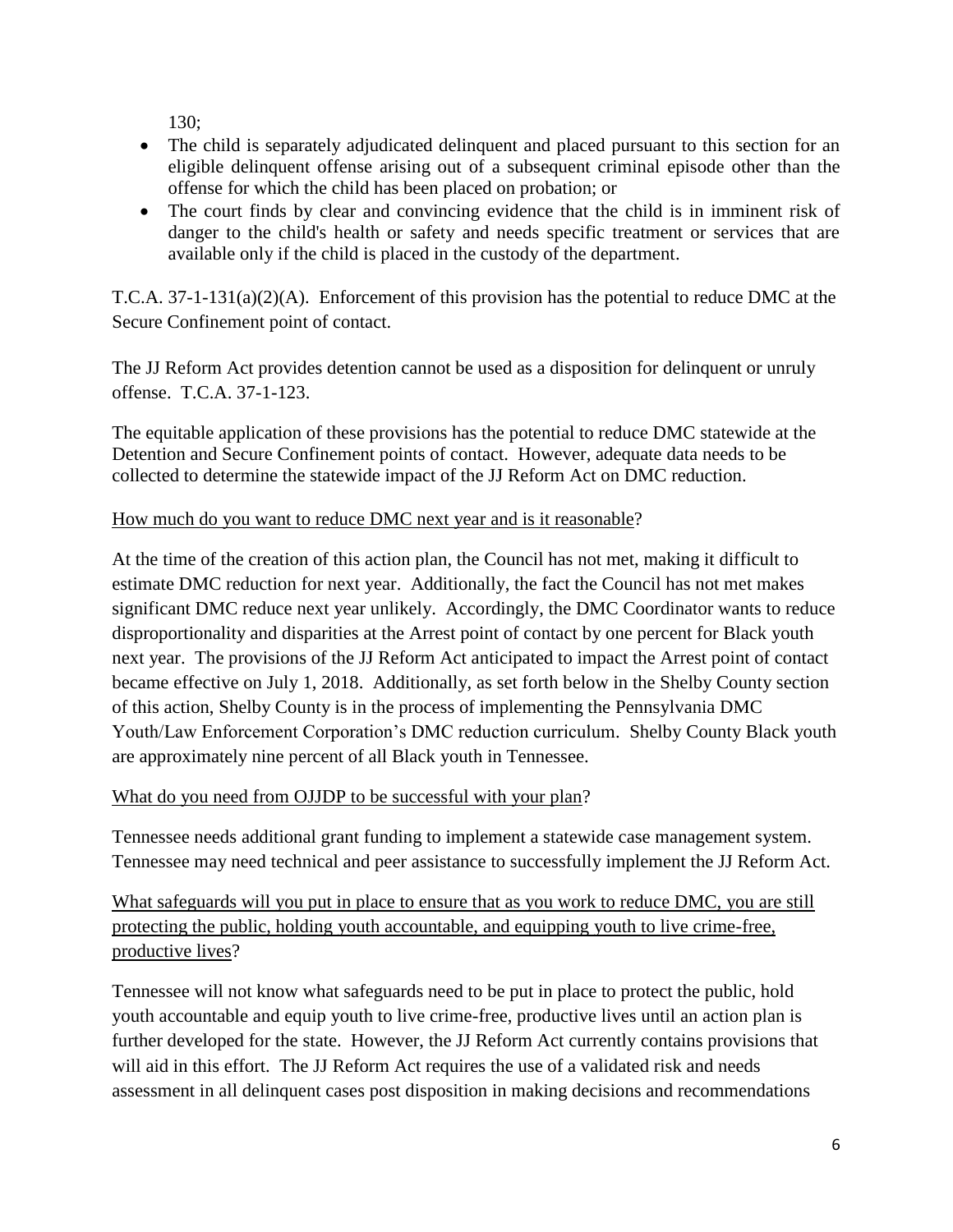regarding programming and treatment, the development of case plans, when placing a child on probation or home placement, or committing a child to the state. The validated risk and needs assessment is used to determine a child's risk to reoffend and the needs that, when addressed, reduce the child's risk to reoffend through the use of an actuarial assessment tool that assesses the dynamic and static factors that predict delinquent behavior.

# Madison County

# What do your DMC numbers tell you about your jurisdiction?

 rate of 6.5 times that of White youth. The high rate of diversion may indicate Black youth are unnecessarily being arrested. In Madison County, the data shows Black youth are disproportionately represented at each point of contact within the juvenile justice system. In Madison County, Black youth are being arrested at a rate of approximately four times that of White youth. Black youth are being diverted at a rate of approximately three times that of White youth. Black youth are being detained at a rate a little more than three times that of White youth. Black youth are being securely confined at a rate of a little more than 4.5 times that of White youth. Black youth are being transferred at a

reporting center (ERC). Youth referred to the ERC are children  $12 - 17$  years of age and who alternative to detaining youth. Using the services of the ERC can also reduce the time youth are For the past four years Madison County Juvenile Court has successfully operated an evening have delinquent charges (a petition), but do not pose a significant threat to the community. The ERC operates during the hours of 3:00 p.m. to 8 p.m., Monday through Friday during the school year. An analysis of law enforcement contact patterns for Madison County indicates most juvenile contacts with law enforcement not involving a school resource officer happen during the same hours. The ERC provides positive activities during that time. The ERC also serves as an held in detention. The ERC serves an average of 21 youth per and approximately 91 percent of those youth are Black. Despite the success of the ERC, opportunity for improvement still exists.

#### What would success in DMC reduction look like for your state?

 Successful DMC reduction in Madison County requires a strategic review and analysis of Madison County Detention and Secure Confinement DMC data.

 By June 30, 2019, the Madison County DMC Task Force, with assistance from the Tennessee DMC Coordinator, will strategically review and analyze data at the Detention and Secure Confinement points of contact. The Madison County DMC Task Force will consult with additional partners and subject matter experts as necessary. The review will include an analysis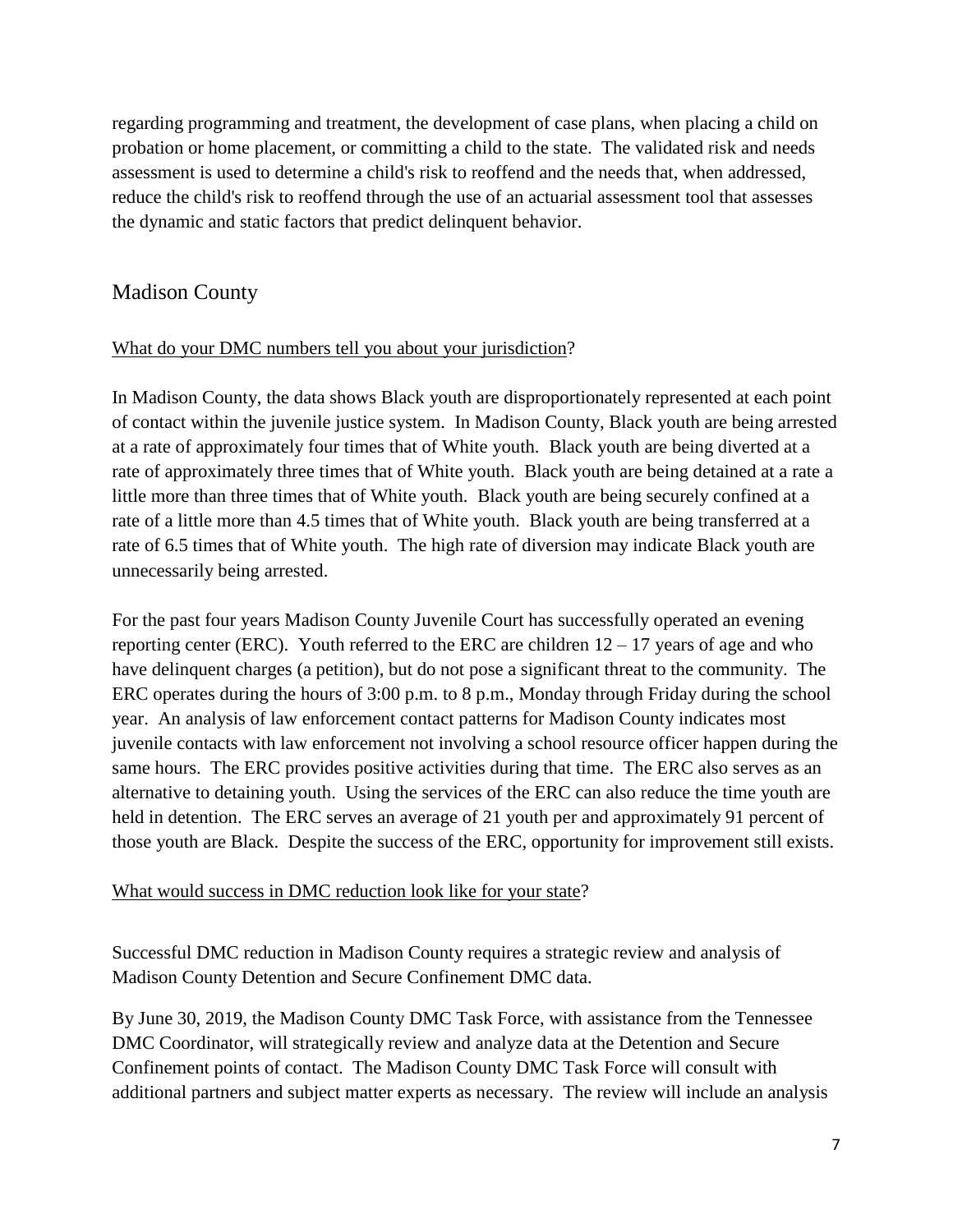of the type of offense, age, gender, race and ethnicity of youth represented at the Detained and Secure Confinement points of contacts. The review will include an analysis of the policies and procedures in place used to determine a youth's eligibility for Detention and Secure Confinement. The Madison County DMC Task Force, with the help of the Tennessee DMC Coordinator, will develop an action plan to reduce DMC in Madison County by September 30, 2019. The action plan will include responses to the following questions:

- What do your DMC numbers tell you about your Madison County?
- What would success in DMC reduction look like for Madison County?
- How much do you want to reduce DMC next year?
- Is that reasonable? If yes, why?
- What do you need from OJJDP to be successful with your plan?
- What safeguards will you put in place to ensure that as you work to reduce DMC, you are still protecting the public, holding youth accountable, and equipping youth to live crimefree, productive lives?

#### How much do you want to reduce DMC next year and is it reasonable?

 September 30, 2019. The DMC Coordinator projects DMC reduction at the Detention point of The DMC reduction action plan for Madison County is not scheduled to be developed until contact from 3.48% to 3.3% once the action plan is developed. The reduction goal is reasonable. During FY 2018, a total of 214 detentions occurred. 158 of the detentions were of Black youth. A reduction of approximately eight detentions of Black youth would result in the desired reduction.

of approximately three secure confinements of Black youth would result in the desired reduction.<br>What do you need from OJJDP to be successful with your plan? The DMC Coordinator projects DMC reduction at the Secure Confinement point of contact from .42% to .35% once the action plan is developed. The reduction goal is reasonable. During FY 2018, a total of 23 secure confinements occurred. 19 of them were of Black youth. A reduction

Tennessee needs continued grant funding to review and analyze the Madison County data and develop an action plan. Tennessee may need technical assistance to analyze the ERC data.

What safeguards will you put in place to ensure that as you work to reduce DMC, you are still protecting the public, holding youth accountable, and equipping youth to live crime-free, productive lives?

Tennessee will not know what safeguards need to be put in place to protect the public, hold youth accountable and equip youth to live crime-free, productive lives until an action plan is further developed in Madison County.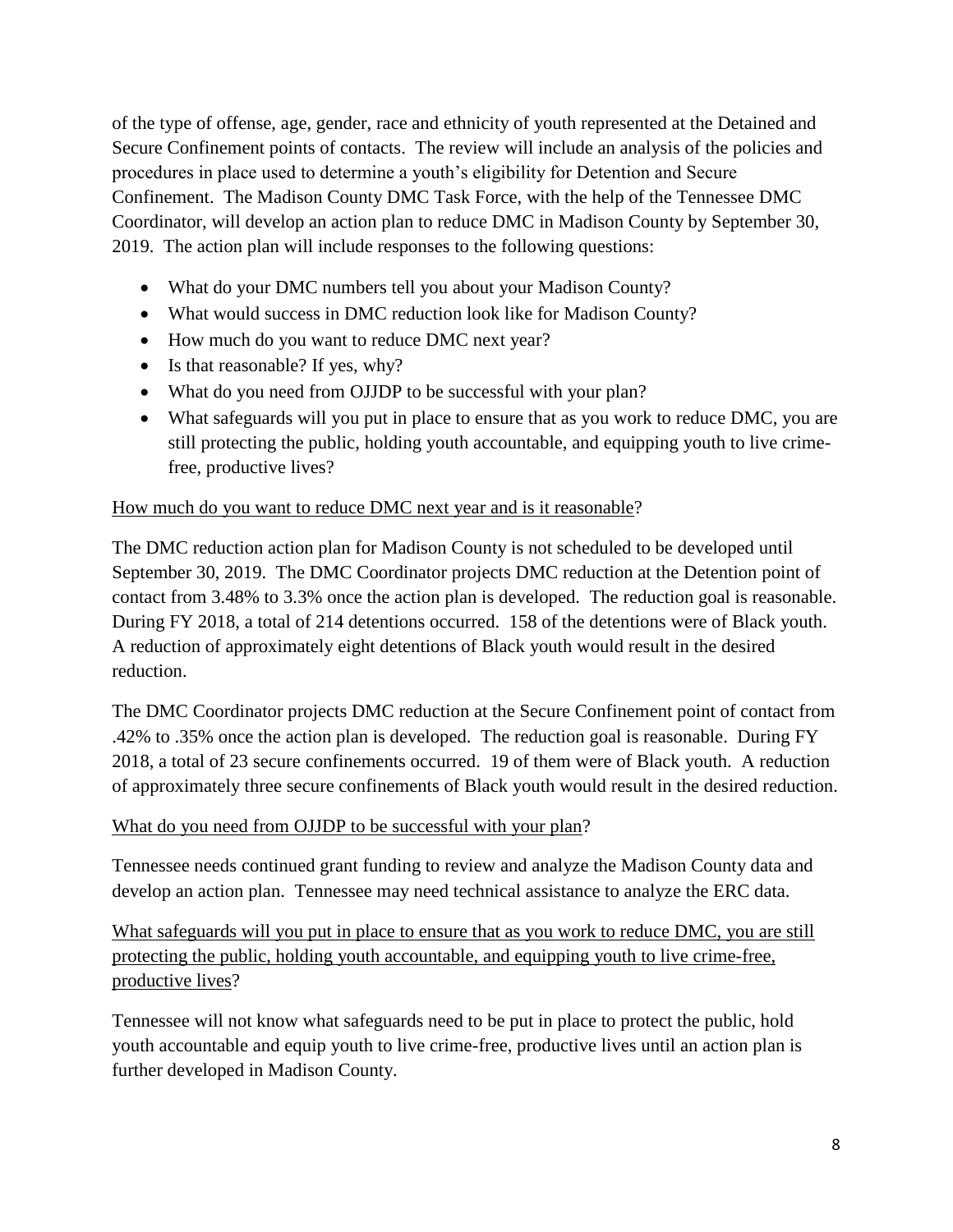# Davidson County

# What do your DMC numbers tell you about your jurisdiction?

 5 times that of White youth. In Davidson County, the data shows Black youth are disproportionately represented at each point of contact within the juvenile justice system. In Davidson County, Black youth are being arrested at a rate of a little more than five times that of White youth. Black youth are being diverted at a rate close to three times that of White youth. Black youth are being detained at a rate close to more than 11 times that of White youth. Black youth are being securely confined at a rate a little more than 17 times that of White youth. Black youth are being transferred at a rate

#### What would success in DMC reduction look like for your state?

Successful DMC reduction in Davidson County requires a strategic review and analysis of Davidson County DMC data.

 strategically review and analyze the data for the Detention and Secure Confinement points of analysis of type of offense, age, gender, race and ethnicity of youth represented at the Detention By May 31, 2019, the Davidson County DMC Task Force, with assistance from the Tennessee DMC Coordinator, will identify and engage a group of DMC reduction stakeholders to contact. The stakeholders will include law enforcement, schools, juvenile court, child-serving agencies, and relevant community organizations (Review Team). The review will include an and Secure Confinement points of contacts. The review will include an analysis of the policies and procedures in place used to determine a youth's eligibility for Detention and Secure Confinement. The Review Team will submit a report with findings and recommendations to reduce DMC to the Davidson County DMC Task Force by July 31, 2019. By September 30, 2019 based on the findings and recommendations of the Review Team, the Davidson County DMC Task Force, with assistance from the Tennessee DMC Coordinator, will develop an action to reduce DMC in Davidson County. The action plan will include responses to the following questions:

- What do your DMC numbers tell you about your Davidson County?
- What would success in DMC reduction look like for Davidson County?
- How much do you want to reduce DMC next year?
- Is that reasonable? If yes, why?
- What do you need from OJJDP to be successful with your plan?
- What safeguards will you put in place to ensure that as you work to reduce DMC, you are still protecting the public, holding youth accountable, and equipping youth to live crimefree, productive lives?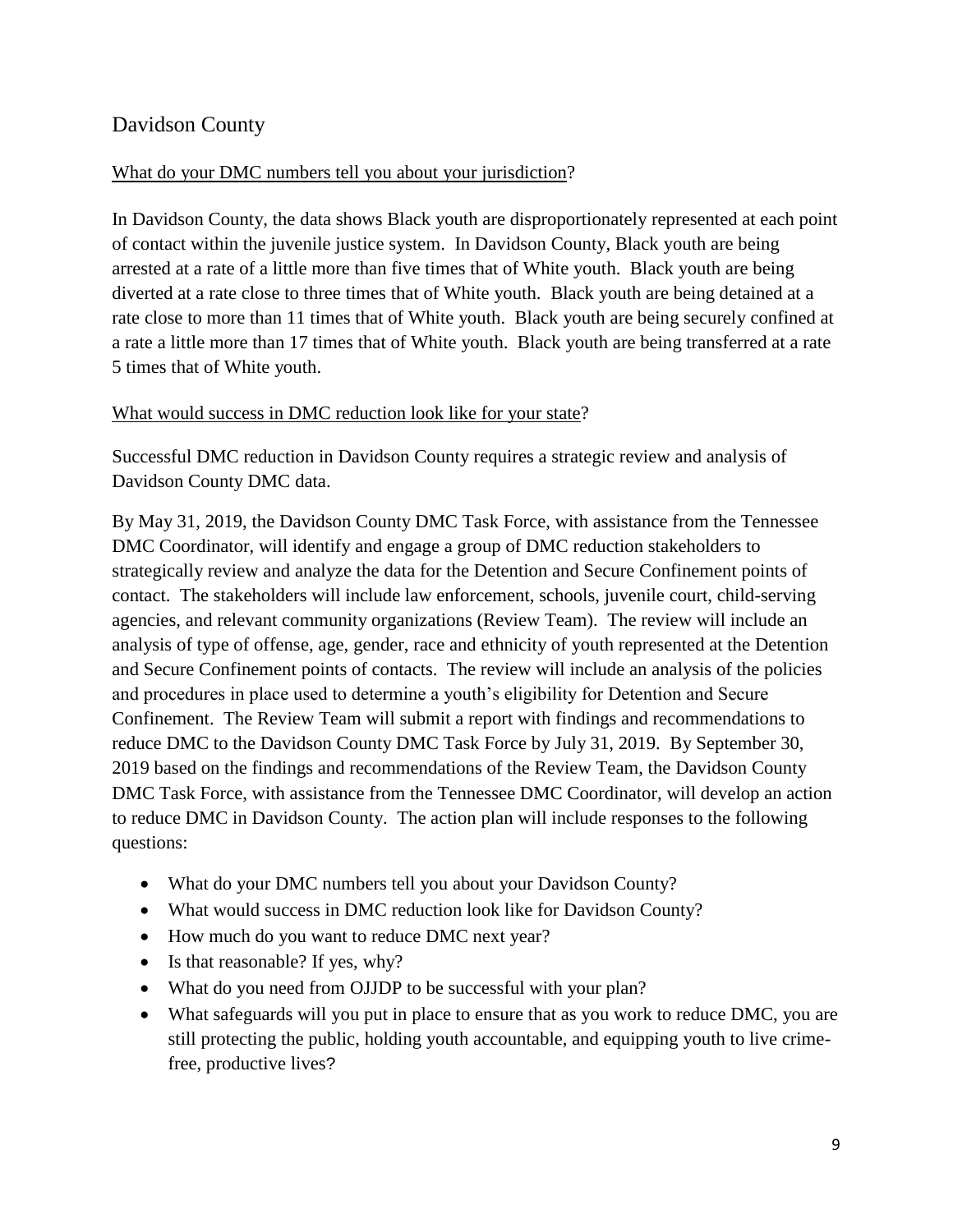#### How much do you want to reduce DMC next year and is it reasonable?

 reasonable. During FY 2018, a total of 770 detentions occurred. 627 of the detentions were of The DMC reduction action plan for Davidson County is not scheduled to be developed until September 30, 2019. The DMC Coordinator projects DMC reduction at the Detention point of contact from 2.93% to 2.82% once the action plan is developed. The reduction goal is Black youth. A reduction of approximately 25 detentions of Black youth would result in the desired reduction.

 2018, a total of 473 secure confinements occurred. 441 of them were of Black youth. A reduction of approximately 15 secure confinements of Black youth would result in the desired The DMC Coordinator projects DMC reduction at the Secure Confinement point of contact from 2.06% to 2.0% once the action plan is developed. The reduction goal is reasonable. During FY reduction.

#### What do you need from OJJDP to be successful with your plan?

Davidson County data and develop an action plan. Tennessee needs continued grant funding and support from OJJDP to review and analyze the

What safeguards will you put in place to ensure that as you work to reduce DMC, you are still protecting the public, holding youth accountable, and equipping youth to live crime-free, productive lives?

Tennessee will not know what safeguards need to be put in place to protect the public, hold youth accountable and equip youth to live crime-free, productive lives until an action plan is further developed in Davidson County.

# SHELBY COUNTY

# What do your DMC numbers tell you about your jurisdiction?

 transferred at a rate 9.5 times that of White youth. In Shelby County, the data shows Black youth are disproportionately represented at each point of contact within the juvenile justice system. In Shelby County, the data shows Black youth are disproportionately represented at each point of contact within the juvenile justice system. In Shelby County, Black youth are being arrested at a rate of approximately 4.3 times that of White youth. Black youth are being diverted at a rate close to 3.5 times that of White youth. Black youth are being detained at a rate approximately 7.7 times that of White youth. Black youth are being securely confined at a rate of 8 times that of White youth. Black youth are being

On December 17, 2012, Shelby County, and the Juvenile Court of Memphis and Shelby County entered into a Memorandum of Agreement (MOA) with the United States Department of Justice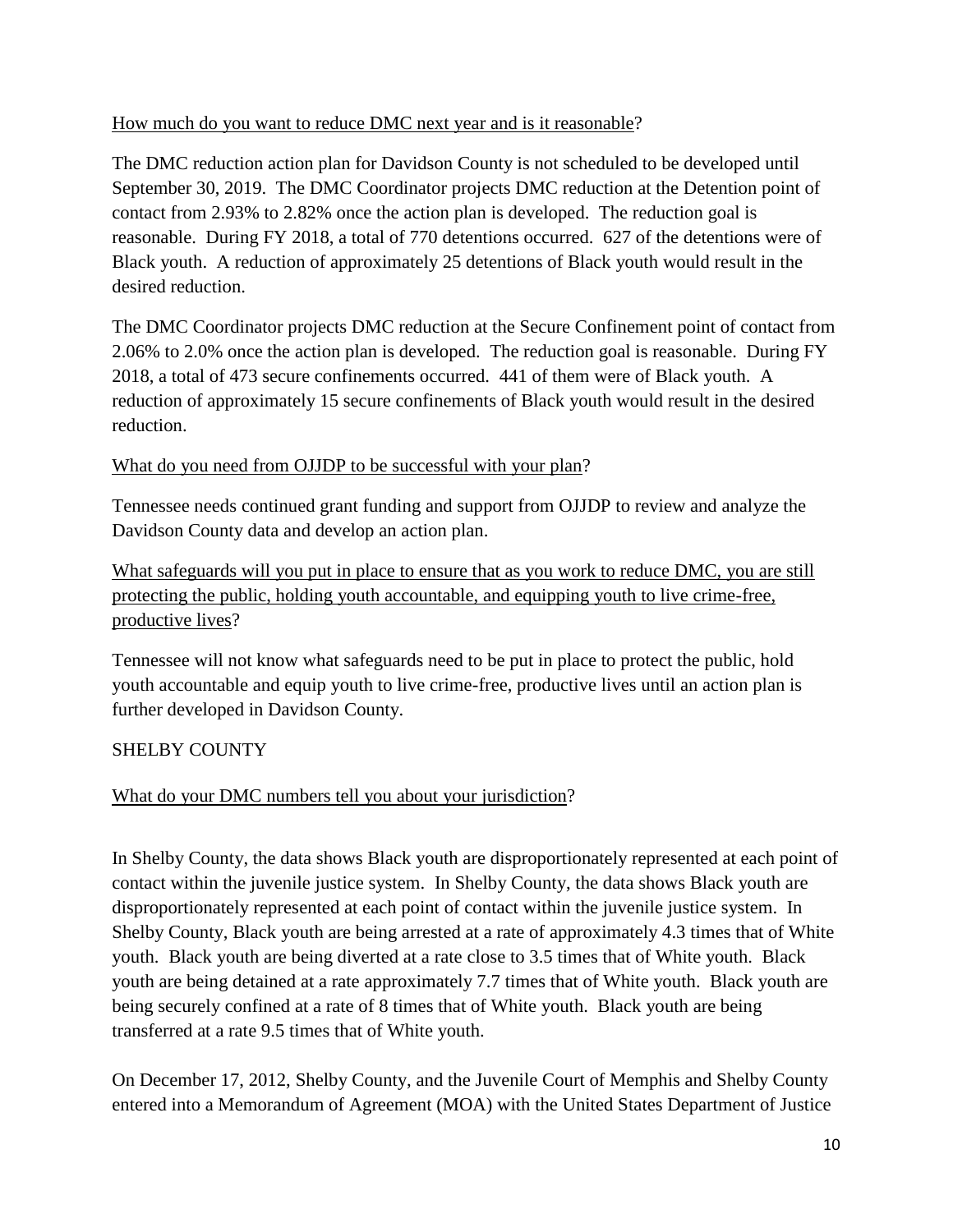MOA. The MOA was executed as a result of the Juvenile Court of Memphis and Shelby change. The MOA was terminated on October 19, 2018 without litigation. The Equal Protection (DOJ). In part, the MOA was predicated upon the conclusion by the DOJ that there was probable cause to believe the Juvenile Court of Memphis and Shelby County failed to administer justice in a non-discriminatory way. The MOA acknowledges the Juvenile Court of Memphis and Shelby County actively pursued and engaged in efforts to reduce DMC prior to executing the County's substantial level of voluntary cooperation and willingness to implement meaningful Monitor Compliance reports provided during the active existence of the MOA and the final report provided after the termination of the MOA acknowledge the Juvenile Court of Memphis and Shelby County has implemented a number of referrals and taken other action to address DMC. The Twelfth and Final Equal Protection Compliance Report, dated February 28, 2019, provides the court's leadership has attempted to address DMC through a deliberative and impactful process of evaluation and revisions to policies and practices during the past two to three years. Some of the continued disparities may exist due to the recency of the implementation of several DMC reduction efforts.

 remain high when looking at the Relative Rate Index. The percentages set forth in the Problem contact. The Equal Protection Compliance Monitor relied on information obtained since his last assessment studies. Based on an ongoing review of the Detention Assessment Tool 3 used by Based on the work of Equal Protection Compliance Monitor, the monitor determined although the number of juveniles held in secure detention has decreased over time, the racial disparities Data Preparation Worksheet also show substantial racial disparity at the Detention point of site visit on October 8 – 10, 2018, information sent to the Monitor after the site visit and previous the Juvenile Court of Memphis and Shelby County, the Equal Protection Compliance Monitor found 93 percent of the youth referred to the Court for detention via law enforcement transport were black. The Equal Protection Compliance Monitor recommended continued focus on transports to youth to detention.

# What would success in DMC reduction look like for your state?

# Shelby County

 Corporation's DMC reduction curriculum (Curriculum) to support further DMC reduction. The further determine appropriate training components to reduce DMC in Shelby County. Successful DMC reduction in Shelby County requires continued strategic review, analysis and expanded utilization of Shelby County DMC data; continued review and assessment of programs, policies and interventions available to and used by the Juvenile Court of Memphis and Shelby County; and implementation of the Pennsylvania DMC Youth/Law Enforcement University of Tennessee Health Science Center (Center) will implement the Curriculum and

The Center will use a comprehensive, culturally competent community engagement strategy to identify youth and families to participate in focus groups and training with the Curriculum. The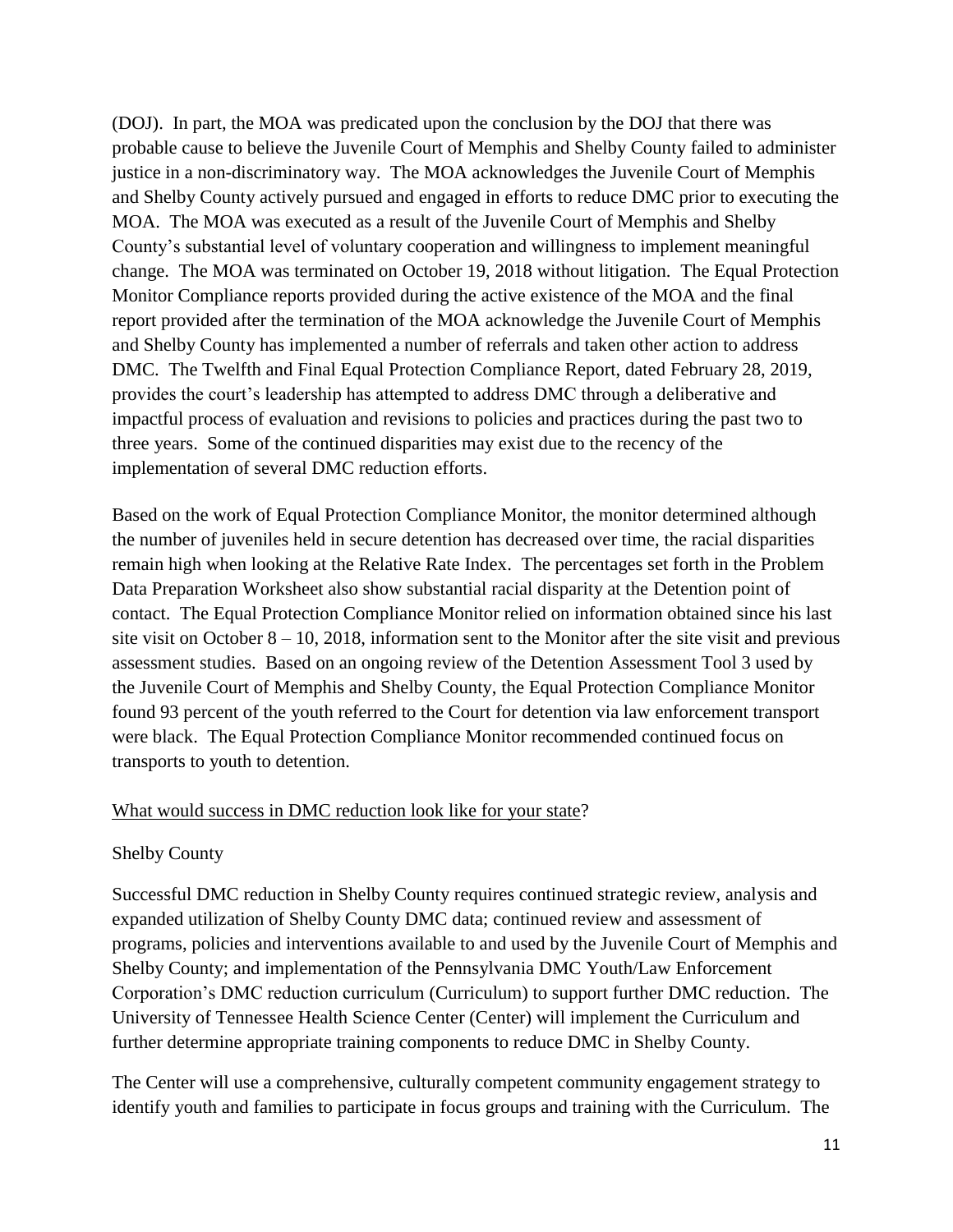Center's existing partnerships with local mental health providers and community/youth service organizations will be leveraged to recruit youth.

The Center will convene at least 3 meetings with key stakeholders (youth, families, law enforcement, schools, juvenile court, child-serving agencies, and relevant community organizations and oversight groups working on DMC reduction) for discussions and working toward consensus about racial and ethnic disparities in the Shelby County juvenile justice system. Additionally, the Center will train 150 law enforcement officers and 42 youth at two precincts using the Curriculum.

 race and ethnicity of the youth. At a minimum, the data will be located at the following points of transfers to adult court. Baseline data will be collected at the beginning of the project, including the number of youth in contact with the juvenile justice system in Shelby County. The data will include age, gender, contact within the juvenile justice system: arrest, diversion, detention, secure confinement and

The following tasks will be conducted or will be in the process of being conducted by March 31, 2019:

- Collect of baseline data,
- Secure the Curriculum,
- Determine training sites and identify law enforcement personnel to participate in the training,
- Identify youth/families to participate in training,
- Secure the cultural competency training for all necessary Center staff,
- Secure trainers and
- Create evaluation materials.

The following tasks will be conducted or will be in the process of being conducted by June 30, 2019:

- Train the trainers
- Deliver the cultural competency training to all necessary Center staff,
- Train law enforcement and youth/families and
- Collect evaluation data (effectiveness of training).

The following tasks will be conducted or will be in the process of being conducted by September 30, 2019:

- Train law enforcement and youth/families,
- Collect evaluation data (effectiveness of training),
- Collect available DMC data and
- Measure and evaluate data and strategies for effectiveness.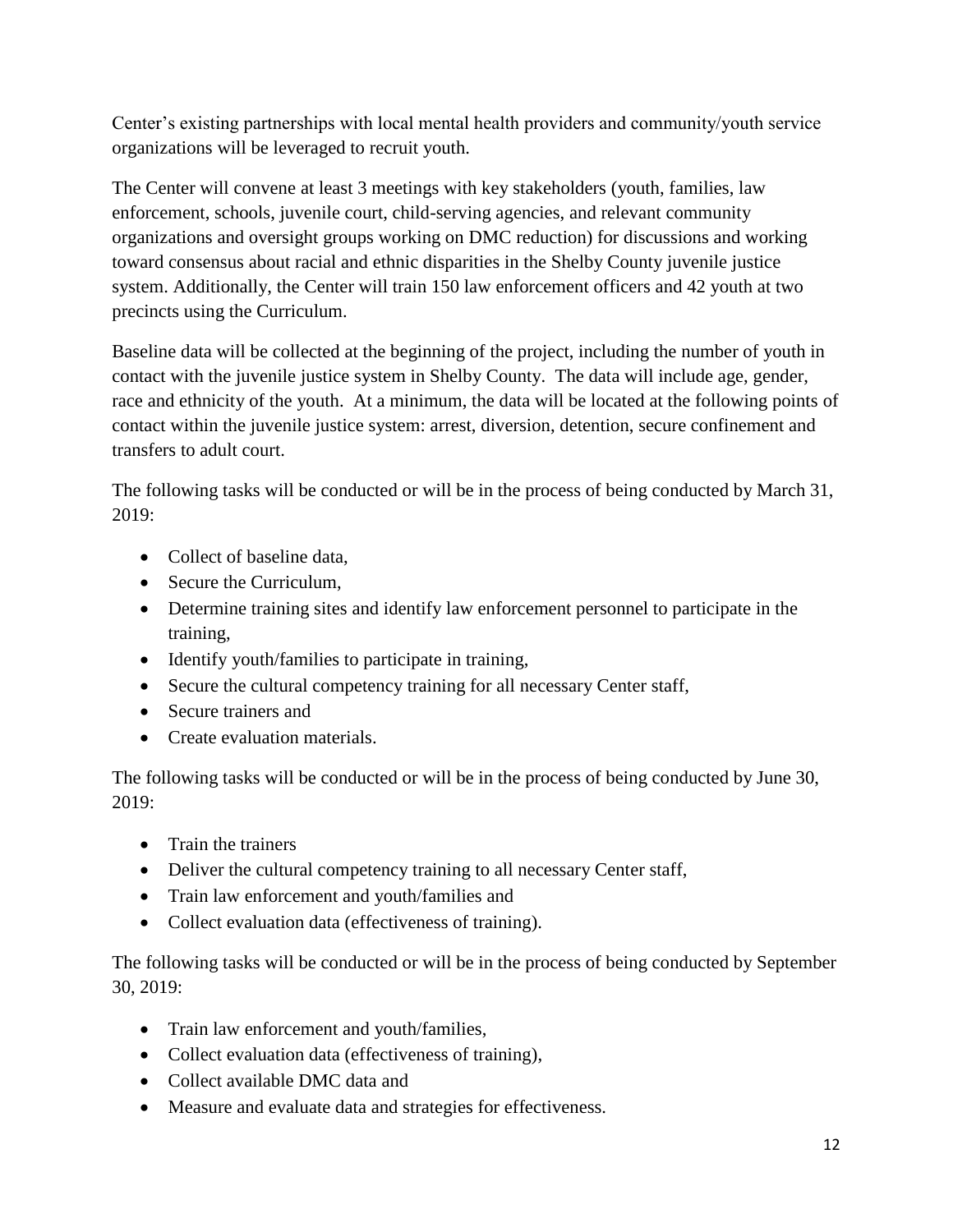surveys for law enforcement and youth to measure knowledge and attitudes before and after the Indicators to track and outcome measures will include: number of minority youth served by age, gender, race and ethnicity; and number of law enforcement trained. The Curriculum includes trainings.

 Court and the community. The Tennessee DMC Coordinator has presented and will continue to training is designed to equip employees with DMC reduction protocols to reduce DMC. The In addition to the implementation of the Curriculum by the Center, the Tennessee DMC Coordinator will continue to support the efforts of the Juvenile Court of Memphis and Shelby County. Those efforts include the ongoing activities of court's Strategic Planning Workgroup. The workgroup is comprised of community stakeholders who meet monthly to discuss, evaluate, and implement DMC reduction efforts that occur within Memphis and Shelby County Juvenile support DMC training of juvenile court staff. New hires receive training regarding the meaning of DMC and how it impacts the lives of children of color in the juvenile justice system. This projected training date for new hires during FY2019 is June or July 2019.

#### How much do you want to reduce DMC next year and is it reasonable?

The desired DMC reduction is two percent at the Arrest point of contact. Such a reduction is reasonable. During the first year of implementation, the Center anticipates training 42 youth and 150 law enforcement officers. If the total population of Black youth remains constant, a two percent reduction at the Arrest point of contact would require 64 fewer Black youth to be arrested.

# What do you need from OJJDP to be successful with your plan?

 Tennessee needs continued grant funding to successfully implement the Curriculum in Shelby County.

What safeguards will you put in place to ensure that as you work to reduce DMC, you are still protecting the public, holding youth accountable, and equipping youth to live crime-free, productive lives?

# Shelby County

 completing the Curriculum for a period of 12 months. The types of adjudicated charges will also and mental health services, family and community supports, and success in education and work. Of the youth who participate in the Curriculum, the Center will monitor and document the number and percentage of Black youth who are adjudicated delinquent on charges incurred after be monitored and documented. Additionally, the Center is working with Shelby County to operate a youth assessment center to add to the current array of community resources available to youth. The assessment center will work with youth to assure they have access to quality physical